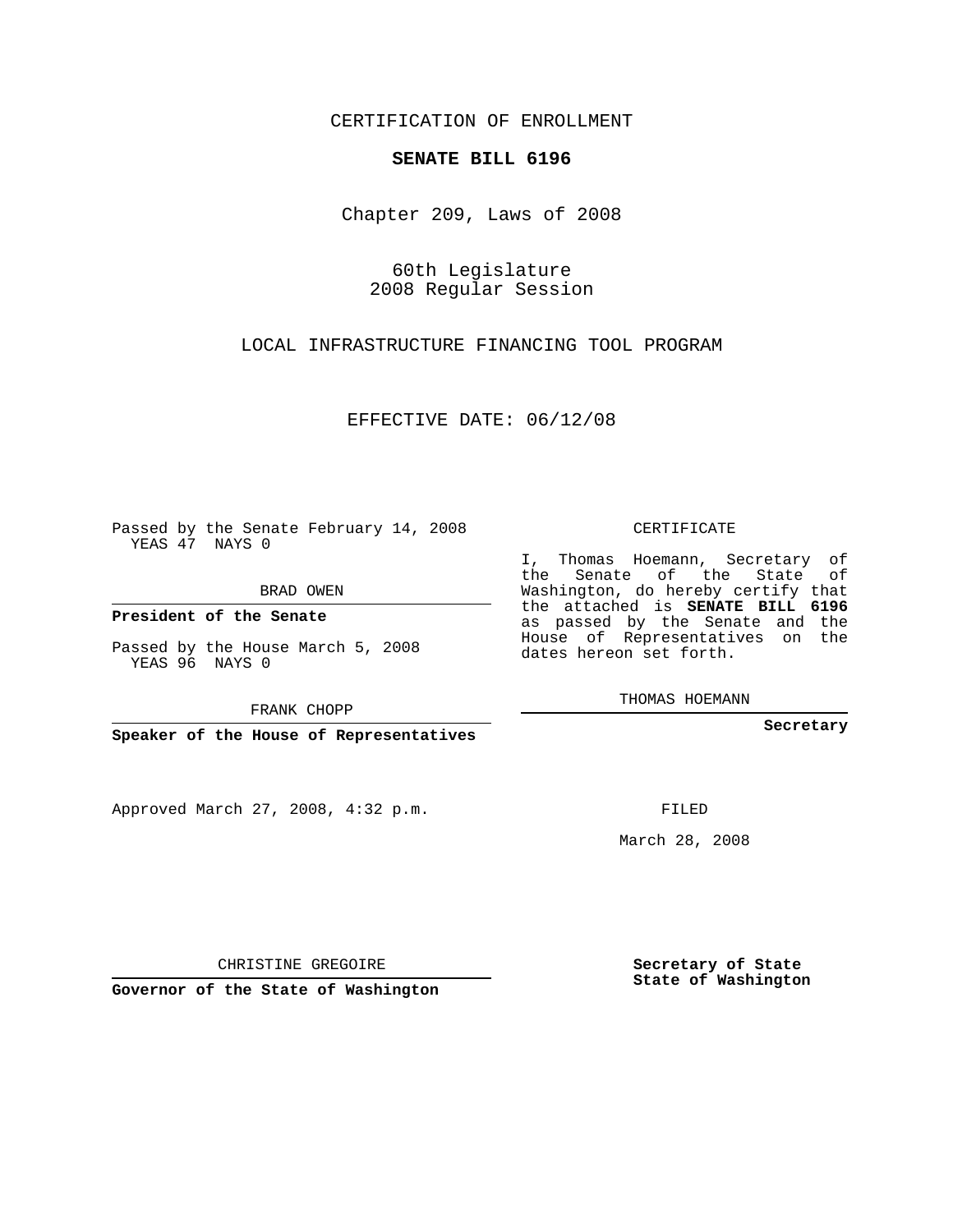## **SENATE BILL 6196** \_\_\_\_\_\_\_\_\_\_\_\_\_\_\_\_\_\_\_\_\_\_\_\_\_\_\_\_\_\_\_\_\_\_\_\_\_\_\_\_\_\_\_\_\_

\_\_\_\_\_\_\_\_\_\_\_\_\_\_\_\_\_\_\_\_\_\_\_\_\_\_\_\_\_\_\_\_\_\_\_\_\_\_\_\_\_\_\_\_\_

Passed Legislature - 2008 Regular Session

**State of Washington 60th Legislature 2008 Regular Session By** Senators Pridemore, Zarelli, and Kastama

Read first time 01/14/08. Referred to Committee on Ways & Means.

 AN ACT Relating to definitions applicable to local infrastructure financing tool program demonstration projects; amending RCW 39.102.020; and providing an expiration date.

BE IT ENACTED BY THE LEGISLATURE OF THE STATE OF WASHINGTON:

 **Sec. 1.** RCW 39.102.020 and 2007 c 229 s 1 are each amended to read as follows:

 The definitions in this section apply throughout this chapter unless the context clearly requires otherwise.

 (1) "Annual state contribution limit" means seven million five hundred thousand dollars statewide per fiscal year.

 (2) "Assessed value" means the valuation of taxable real property as placed on the last completed assessment roll.

 (3) "Base year" means the first calendar year following the calendar year in which a sponsoring local government, and any cosponsoring local government, receives approval by the board for a project award, provided that the approval is granted before October 15th. If approval by the board is received on or after October 15th but on or before December 31st, the "base year" is the second calendar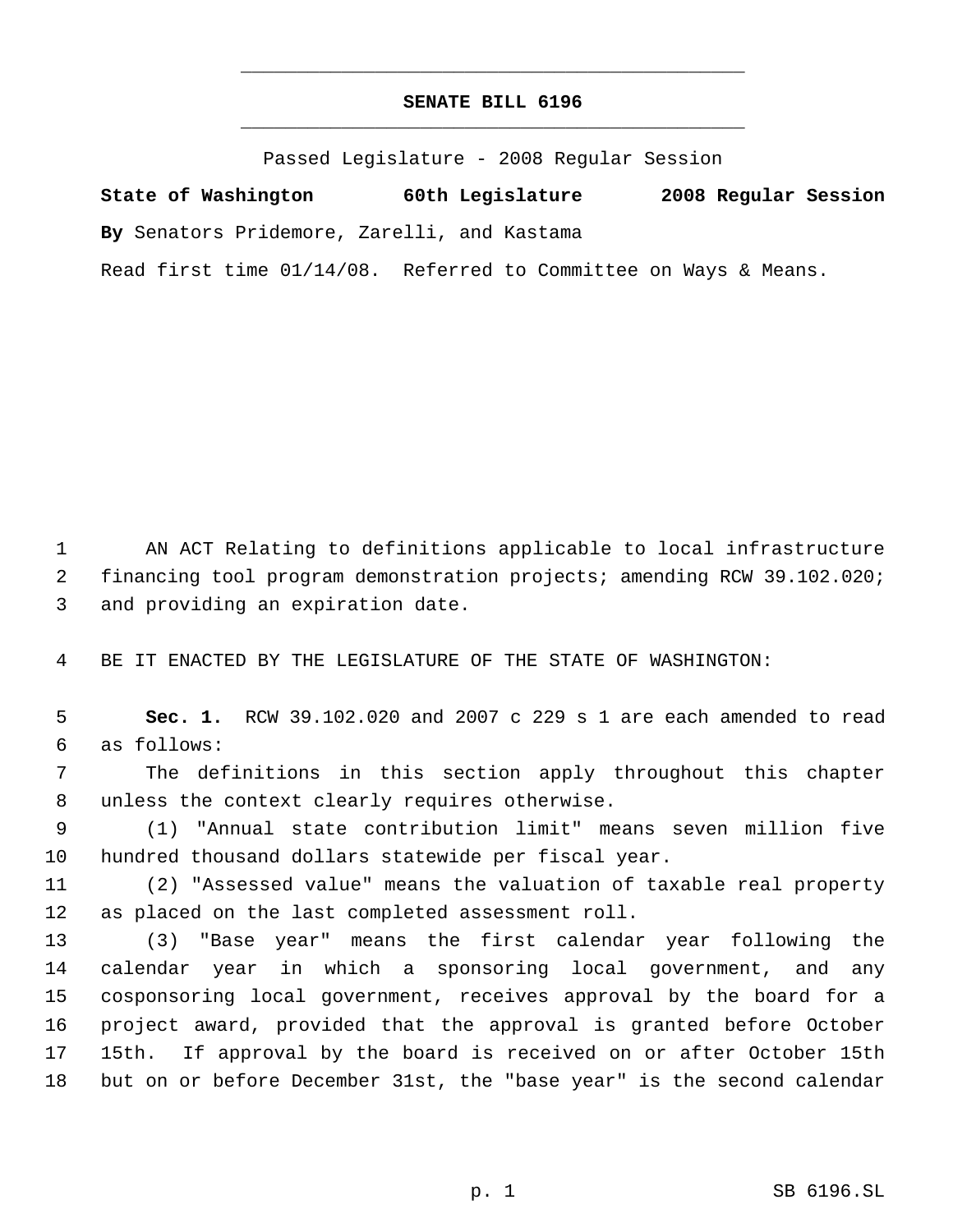year following the calendar year in which a sponsoring local government, and any cosponsoring local government, receives approval by the board for a project award.

 (4) "Board" means the community economic revitalization board under chapter 43.160 RCW.

(5) "Demonstration project" means one of the following projects:

(a) Bellingham waterfront redevelopment project;

(b) Spokane river district project at Liberty Lake; and

(c) Vancouver riverwest project.

(6) "Department" means the department of revenue.

 (7) "Fiscal year" means the twelve-month period beginning July 1st and ending the following June 30th.

 (8) "Local excise taxes" means local revenues derived from the imposition of sales and use taxes authorized in RCW 82.14.030 at the tax rate that was in effect at the time the revenue development area was approved by the board, except that if a local government reduces the rate of such tax after the revenue development area was approved by the board, "local excise taxes" means the local revenues derived from the imposition of the sales and use taxes authorized in RCW 82.14.030 at the lower tax rate.

 (9) "Local excise tax allocation revenue" means the amount of local excise taxes received by the local government during the measurement year from taxable activity within the revenue development area over and above the amount of local excise taxes received by the local government during the base year from taxable activity within the revenue development area, except that:

 (a) If a sponsoring local government adopts a revenue development area and reasonably determines that no activity subject to tax under chapters 82.08 and 82.12 RCW occurred within the boundaries of the revenue development area in the twelve months immediately preceding the approval of the revenue development area by the board, "local excise tax allocation revenue" means the entire amount of local excise taxes received by the sponsoring local government during a calendar year period beginning with the calendar year immediately following the approval of the revenue development area by the board and continuing 36 with each measurement year thereafter;  $((and))$ 

 (b) For revenue development areas approved by the board in calendar years 2006 and 2007 that do not meet the requirements in (a) of this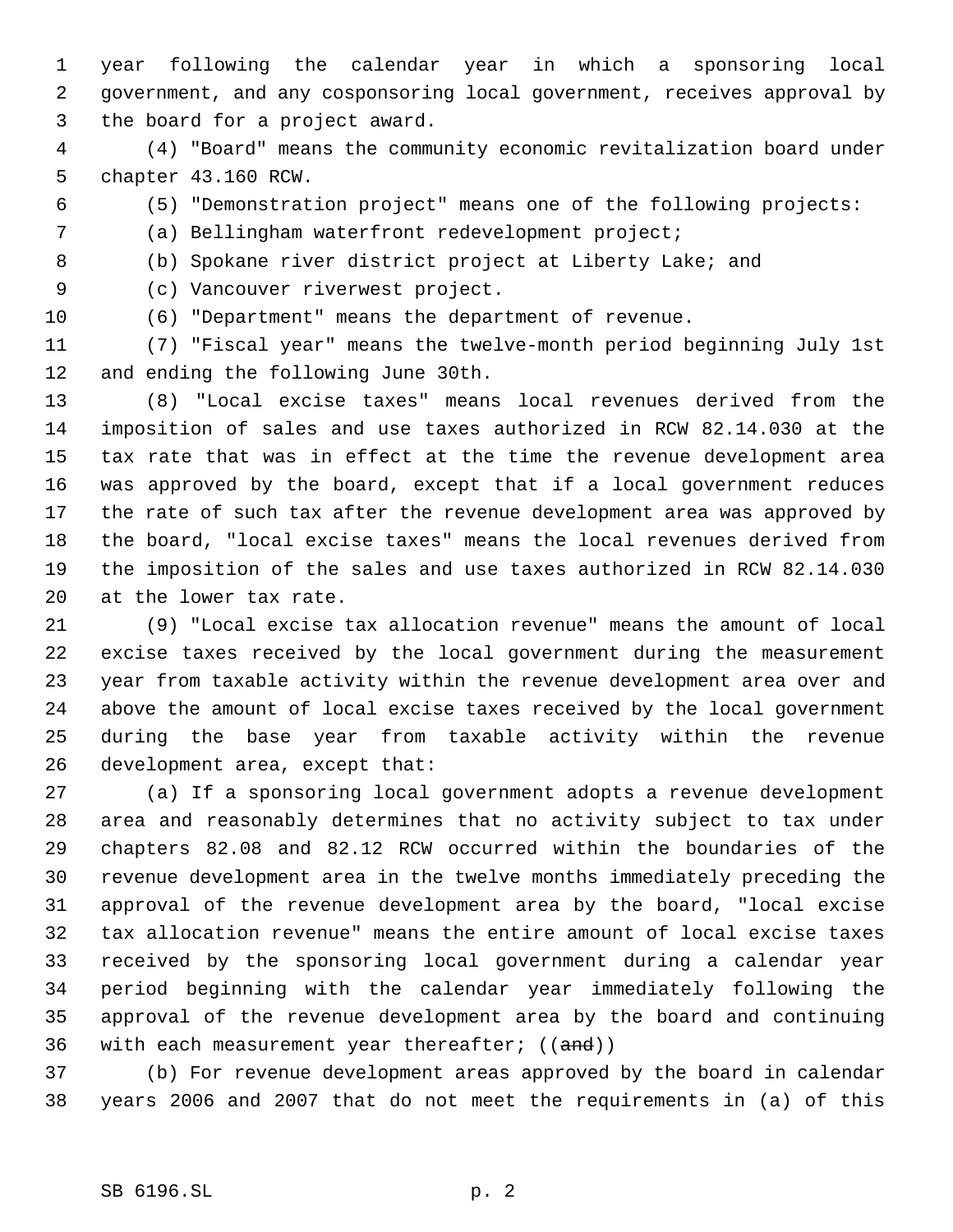subsection and if legislation is enacted in this state during the 2007 legislative session that adopts the sourcing provisions of the streamlined sales and use tax agreement, "local excise tax allocation revenue" means the amount of local excise taxes received by the sponsoring local government during the measurement year from taxable activity within the revenue development area over and above an amount of local excise taxes received by the sponsoring local government during the 2007 or 2008 base year, as the case may be, adjusted by the department for any estimated impacts from retail sales and use tax sourcing changes effective in 2008. The amount of base year adjustment determined by the department is final; and

 (c) If the sponsoring local government of a revenue development 13 area related to a demonstration project reasonably determines that no local excise tax distributions were received between August 1, 2008, and December 31, 2008, from within the boundaries of the revenue development area, "local excise tax allocation revenue" means the 17 entire amount of local excise taxes received by the sponsoring local government during a calendar year period beginning with 2009 and 19 continuing with each measurement year thereafter.

 (10) "Local government" means any city, town, county, port district, and any federally recognized Indian tribe.

 (11) "Local infrastructure financing" means the use of revenues received from local excise tax allocation revenues, local property tax allocation revenues, other revenues from local public sources, and revenues received from the local option sales and use tax authorized in RCW 82.14.475, dedicated to pay either the principal and interest on bonds authorized under RCW 39.102.150 or to pay public improvement costs on a pay-as-you-go basis subject to RCW 39.102.195, or both.

 (12) "Local property tax allocation revenue" means those tax revenues derived from the receipt of regular property taxes levied on the property tax allocation revenue value and used for local infrastructure financing.

(13)(a) "Revenues from local public sources" means:

 (i) Amounts of local excise tax allocation revenues and local property tax allocation revenues, dedicated by sponsoring local governments, participating local governments, and participating taxing districts, for local infrastructure financing; and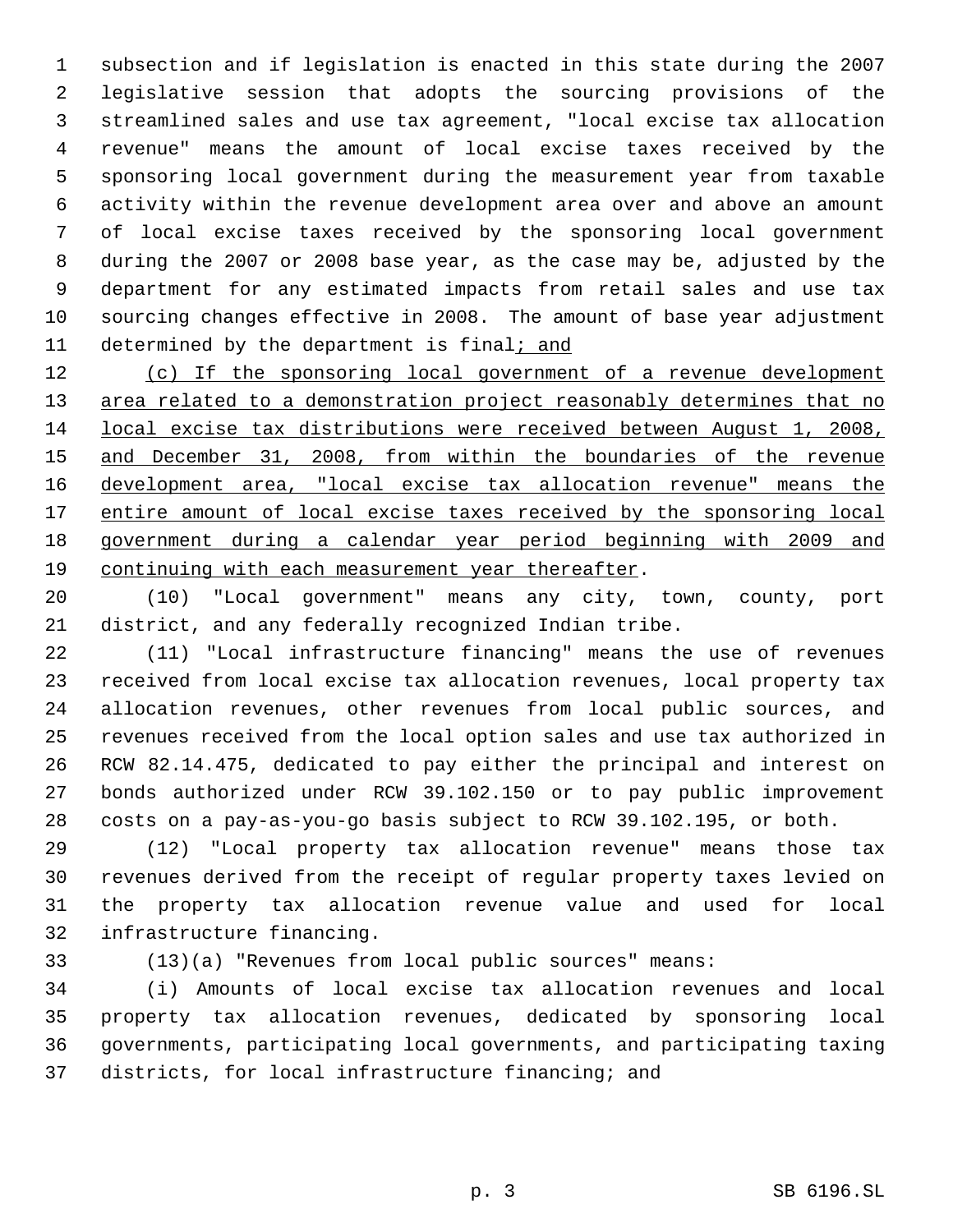(ii) Any other local revenues, except as provided in (b) of this subsection, including revenues derived from federal and private sources.

 (b) Revenues from local public sources do not include any local funds derived from state grants, state loans, or any other state moneys including any local sales and use taxes credited against the state sales and use taxes imposed under chapter 82.08 or 82.12 RCW.

 (14) "Low-income housing" means residential housing for low-income persons or families who lack the means which is necessary to enable them, without financial assistance, to live in decent, safe, and sanitary dwellings, without overcrowding. For the purposes of this subsection, "low income" means income that does not exceed eighty percent of the median family income for the standard metropolitan statistical area in which the revenue development area is located.

 (15) "Measurement year" means a calendar year, beginning with the calendar year following the base year and each calendar year thereafter, that is used annually to measure state and local excise tax allocation revenues.

 (16) "Ordinance" means any appropriate method of taking legislative action by a local government.

 (17) "Participating local government" means a local government having a revenue development area within its geographic boundaries that has entered into a written agreement with a sponsoring local government as provided in RCW 39.102.080 to allow the use of all or some of its local excise tax allocation revenues or other revenues from local public sources dedicated for local infrastructure financing.

 (18) "Participating taxing district" means a local government having a revenue development area within its geographic boundaries that has entered into a written agreement with a sponsoring local government as provided in RCW 39.102.080 to allow the use of some or all of its local property tax allocation revenues or other revenues from local public sources dedicated for local infrastructure financing.

 (19)(a)(i) "Property tax allocation revenue value" means seventy-five percent of any increase in the assessed value of real property in a revenue development area resulting from:

 (A) The placement of new construction, improvements to property, or both, on the assessment roll, where the new construction and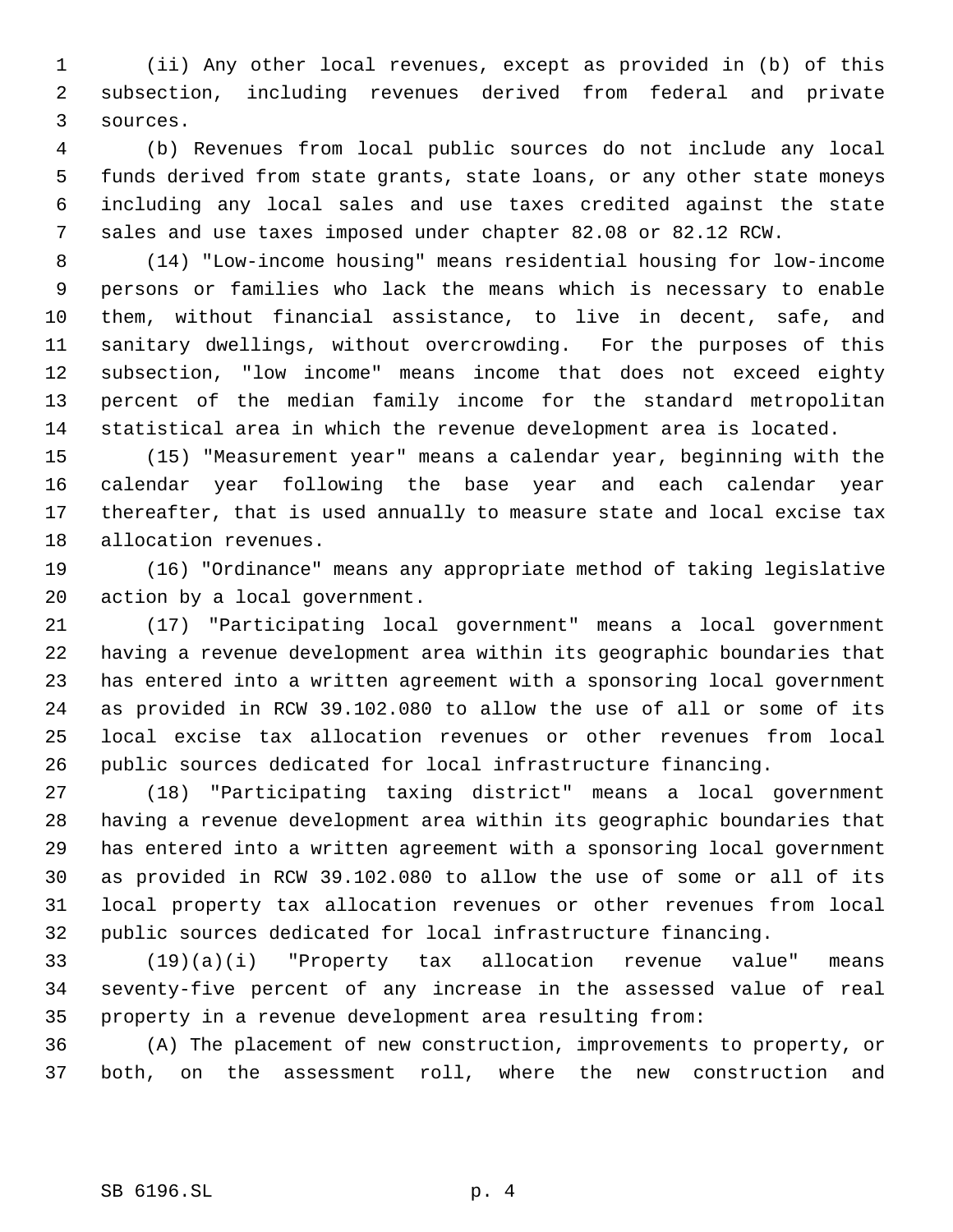improvements are initiated after the revenue development area is approved by the board;

 (B) The cost of new housing construction, conversion, and rehabilitation improvements, when such cost is treated as new construction for purposes of chapter 84.55 RCW as provided in RCW 84.14.020, and the new housing construction, conversion, and rehabilitation improvements are initiated after the revenue development area is approved by the board;

 (C) The cost of rehabilitation of historic property, when such cost is treated as new construction for purposes of chapter 84.55 RCW as provided in RCW 84.26.070, and the rehabilitation is initiated after the revenue development area is approved by the board.

 (ii) Increases in the assessed value of real property in a revenue 14 development area resulting from  $(a)(i)(A)$  through  $(C)$  of this subsection are included in the property tax allocation revenue value in the initial year. These same amounts are also included in the property tax allocation revenue value in subsequent years unless the property becomes exempt from property taxation.

 (b) "Property tax allocation revenue value" includes seventy-five percent of any increase in the assessed value of new construction consisting of an entire building in the years following the initial year, unless the building becomes exempt from property taxation.

 (c) Except as provided in (b) of this subsection, "property tax allocation revenue value" does not include any increase in the assessed value of real property after the initial year.

 (d) There is no property tax allocation revenue value if the assessed value of real property in a revenue development area has not 28 increased as a result of any of the reasons specified in  $(a)(i)(A)$ through (C) of this subsection.

(e) For purposes of this subsection, "initial year" means:

 (i) For new construction and improvements to property added to the assessment roll, the year during which the new construction and improvements are initially placed on the assessment roll;

 (ii) For the cost of new housing construction, conversion, and rehabilitation improvements, when such cost is treated as new construction for purposes of chapter 84.55 RCW, the year when such cost is treated as new construction for purposes of levying taxes for collection in the following year; and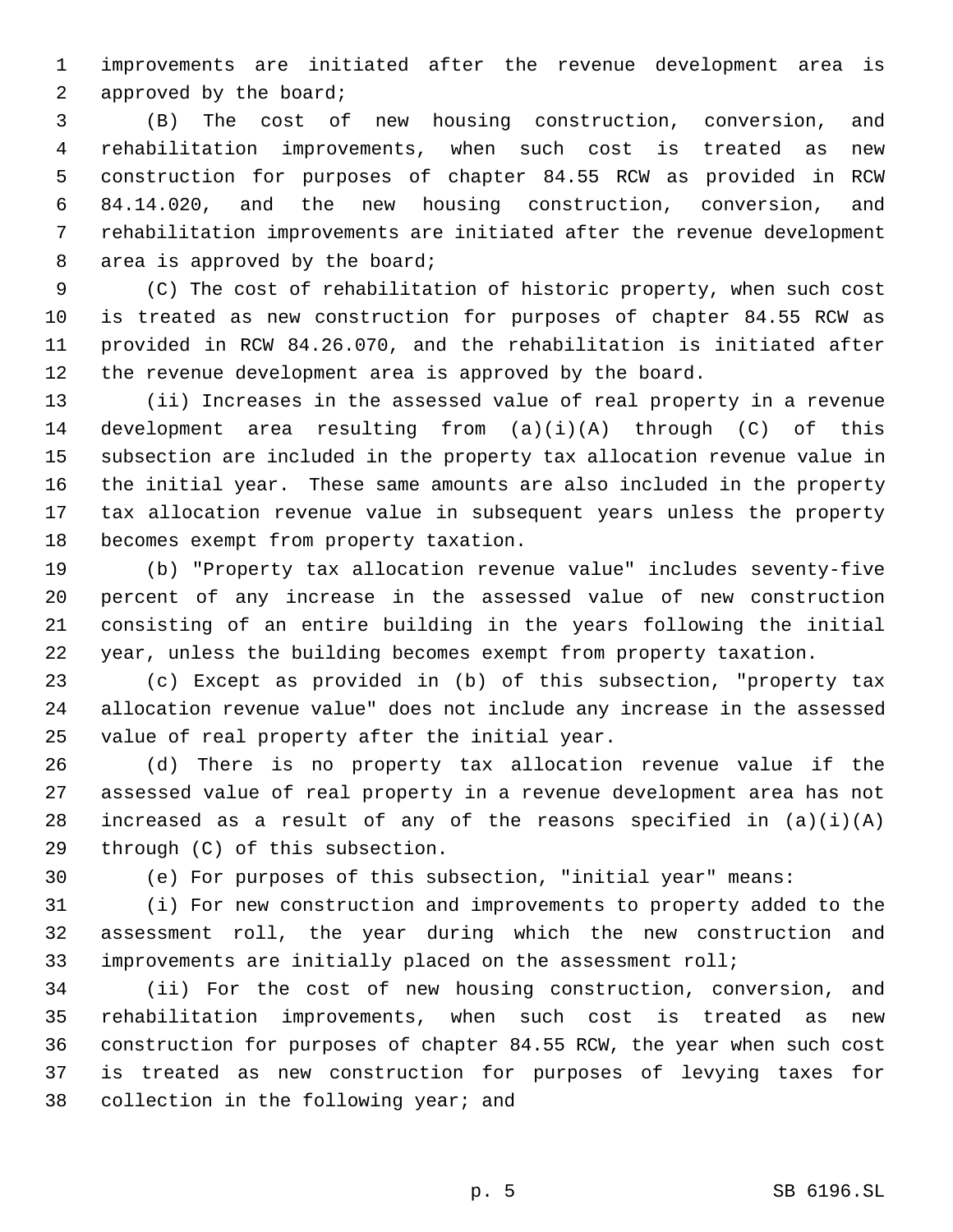(iii) For the cost of rehabilitation of historic property, when such cost is treated as new construction for purposes of chapter 84.55 RCW, the year when such cost is treated as new construction for purposes of levying taxes for collection in the following year.

 (20) "Taxing district" means a government entity that levies or has levied for it regular property taxes upon real property located within a proposed or approved revenue development area.

(21) "Public improvements" means:

 (a) Infrastructure improvements within the revenue development area that include:

 (i) Street, bridge, and road construction and maintenance, including highway interchange construction;

 (ii) Water and sewer system construction and improvements, including wastewater reuse facilities;

(iii) Sidewalks, traffic controls, and streetlights;

(iv) Parking, terminal, and dock facilities;

(v) Park and ride facilities of a transit authority;

 (vi) Park facilities and recreational areas, including trails; and (vii) Storm water and drainage management systems;

 (b) Expenditures for facilities and improvements that support affordable housing as defined in RCW 43.63A.510.

 (22) "Public improvement costs" means the cost of: (a) Design, planning, acquisition including land acquisition, site preparation including land clearing, construction, reconstruction, rehabilitation, improvement, and installation of public improvements; (b) demolishing, relocating, maintaining, and operating property pending construction of public improvements; (c) the local government's portion of relocating utilities as a result of public improvements; (d) financing public improvements, including interest during construction, legal and other professional services, taxes, insurance, principal and interest costs on general indebtedness issued to finance public improvements, and any necessary reserves for general indebtedness; (e) assessments incurred in revaluing real property for the purpose of determining the property tax allocation revenue base value that are in excess of costs incurred by the assessor in accordance with the revaluation plan under chapter 84.41 RCW, and the costs of apportioning the taxes and complying with this chapter and other applicable law; (f) administrative expenses and feasibility studies reasonably necessary and related to these costs;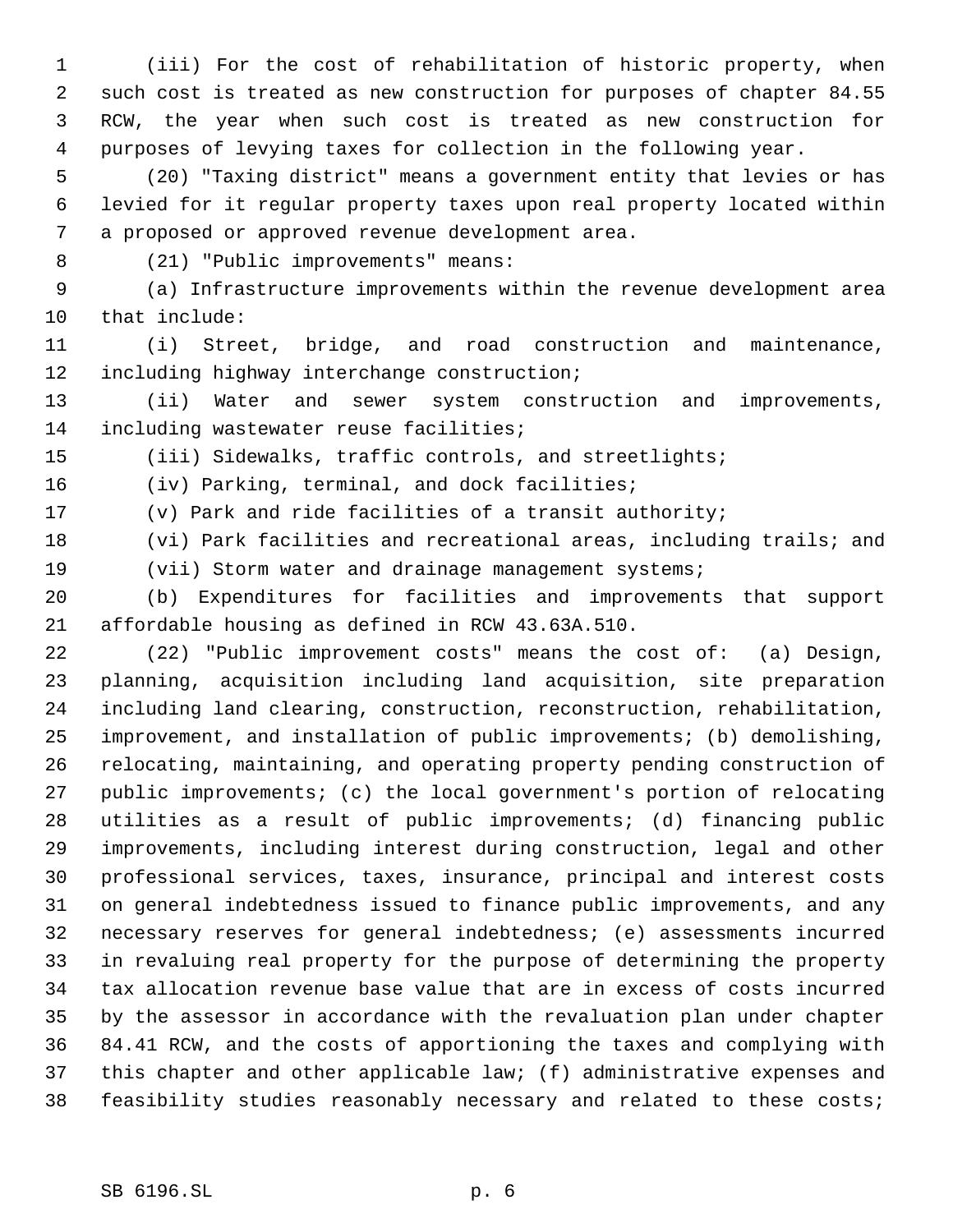and (g) any of the above-described costs that may have been incurred before adoption of the ordinance authorizing the public improvements and the use of local infrastructure financing to fund the costs of the public improvements.

 (23) "Regular property taxes" means regular property taxes as defined in RCW 84.04.140, except: (a) Regular property taxes levied by public utility districts specifically for the purpose of making required payments of principal and interest on general indebtedness; (b) regular property taxes levied by the state for the support of the common schools under RCW 84.52.065; and (c) regular property taxes authorized by RCW 84.55.050 that are limited to a specific purpose. "Regular property taxes" do not include excess property tax levies that are exempt from the aggregate limits for junior and senior taxing districts as provided in RCW 84.52.043.

 (24) "Property tax allocation revenue base value" means the assessed value of real property located within a revenue development area for taxes levied in the year in which the revenue development area is adopted for collection in the following year, plus one hundred percent of any increase in the assessed value of real property located within a revenue development area that is placed on the assessment rolls after the revenue development area is adopted, less the property tax allocation revenue value.

 (25) "Relocating a business" means the closing of a business and the reopening of that business, or the opening of a new business that engages in the same activities as the previous business, in a different location within a one-year period, when an individual or entity has an ownership interest in the business at the time of closure and at the time of opening or reopening. "Relocating a business" does not include the closing and reopening of a business in a new location where the business has been acquired and is under entirely new ownership at the new location, or the closing and reopening of a business in a new location as a result of the exercise of the power of eminent domain.

 (26) "Revenue development area" means the geographic area adopted by a sponsoring local government and approved by the board, from which local excise and property tax allocation revenues are derived for local infrastructure financing.

 (27) "Small business" has the same meaning as provided in RCW 19.85.020.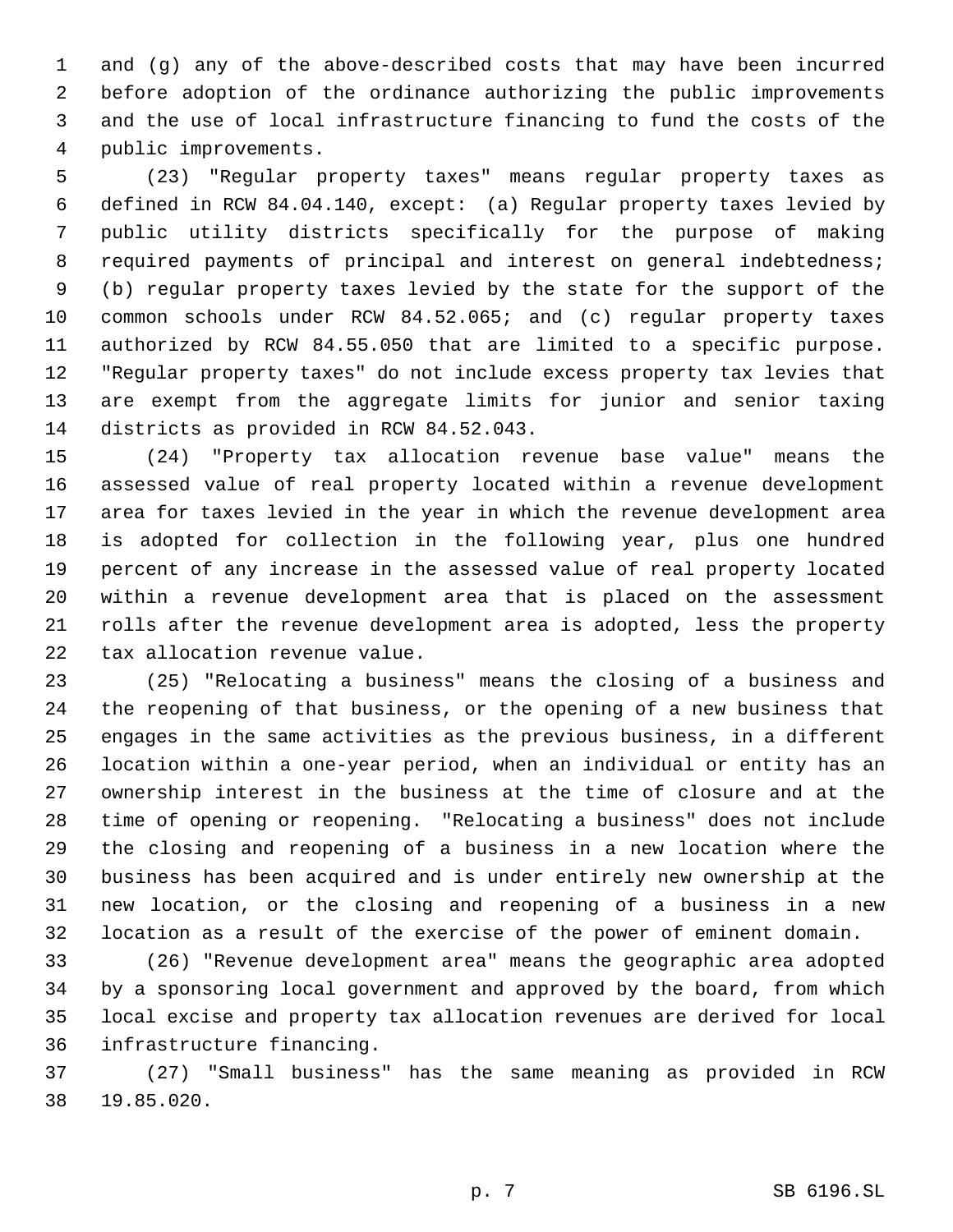(28) "Sponsoring local government" means a city, town, or county, and for the purpose of this chapter a federally recognized Indian tribe or any combination thereof, that adopts a revenue development area and applies to the board to use local infrastructure financing.

(29) "State contribution" means the lesser of:

(a) One million dollars;

 (b) The state excise tax allocation revenue and state property tax allocation revenue received by the state during the preceding calendar year;

 (c) The total amount of local excise tax allocation revenues, local property tax allocation revenues, and other revenues from local public sources, that are dedicated by a sponsoring local government, any participating local governments, and participating taxing districts, in the preceding calendar year to the payment of principal and interest on bonds issued under RCW 39.102.150 or to pay public improvement costs on a pay-as-you-go basis subject to RCW 39.102.195, or both; or

 (d) The amount of project award granted by the board in the notice of approval to use local infrastructure financing under RCW 39.102.040.

 (30) "State excise taxes" means revenues derived from state retail sales and use taxes under chapters 82.08 and 82.12 RCW, less the amount of tax distributions from all local retail sales and use taxes, other than the local sales and use taxes authorized by RCW 82.14.475, imposed on the same taxable events that are credited against the state retail sales and use taxes under chapters 82.08 and 82.12 RCW.

 (31) "State excise tax allocation revenue" means the amount of state excise taxes received by the state during the measurement year from taxable activity within the revenue development area over and above the amount of state excise taxes received by the state during the base year from taxable activity within the revenue development area, except that:

 (a) If a sponsoring local government adopts a revenue development area and reasonably determines that no activity subject to tax under chapters 82.08 and 82.12 RCW occurred within the boundaries of the revenue development area in the twelve months immediately preceding the approval of the revenue development area by the board, "state excise tax allocation revenue" means the entire amount of state excise taxes received by the state during a calendar year period beginning with the